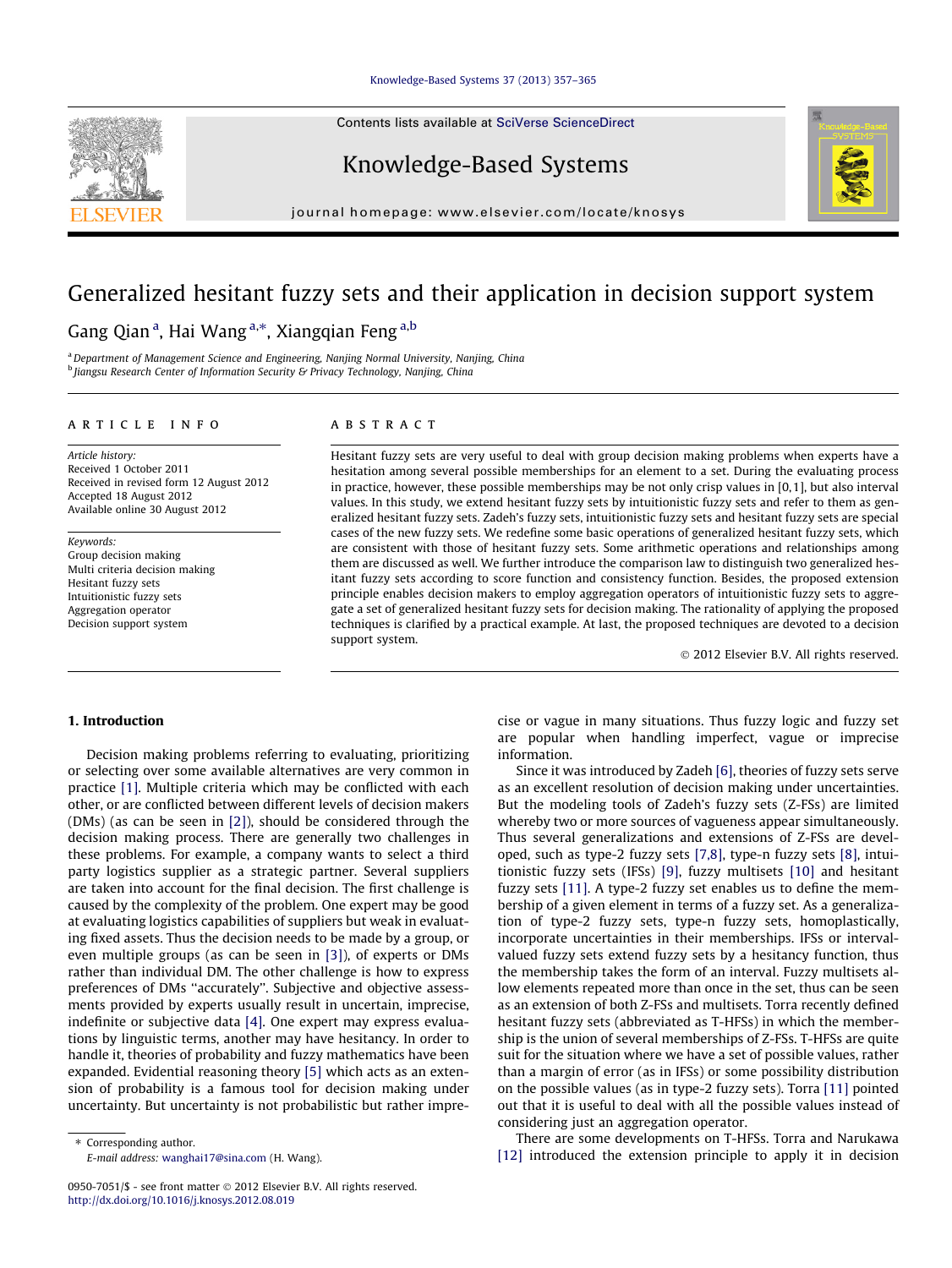making. Xia and Xu [\[13\]](#page--1-0) developed a series of aggregation operators for hesitant fuzzy information and applied to multi-criteria decision making. Later, some induced aggregation operators in hesitant fuzzy setting are introduced by Xia et al. [\[14\]](#page--1-0), the order inducing variables in which are defined by confident level of DMs. Based on Quasi arithmetic means, Xia et al. [\[15\]](#page--1-0) discussed some ordered aggregation operators and induced ordered aggregation operators, as well as their application in group decision making. Some similarity measure and correlation measures are detailed studied in Xu and Xia [\[16,17\]](#page--1-0), respectively.

In practice, we may have several possible memberships take the forms of both crisp values and interval values in [0,1] when discussing the membership of an element to a set. Suppose a decision organization with three groups of experts is authorized to assess the satisfactory degree of an alternative with respect to a criterion. Priorities of experts in each group are indifferent. In Group 1, some experts provide 0.5 surely, others provide 0.6 without hesitancy, and thus the assessment can be represented by a T-HFS {0.5, 0.6}. While in Group 2, some experts provide 0.4 doubtless, some argue between 0.45 and 0.55, and others insist on at least 0.6, then these three possible memberships can be represent by three IFSs (0.4, 1–0.4), (0.45, 1–0.55) and (0.6, 0), respectively. Group 3 provides between 0.5 and 0.7 consistently. An alternative resolution of this problem is that aggregating the information within each group at first and then aggregation the resultant information among groups. And the choices of aggregation operators usually depend on subjectivity of DMs. As can be seen in literatures [\[18–20\]](#page--1-0), different operators may lead to different final decision. Therefore using aggregation operators twice (or even three times if multi criteria are considered in the example), which is common in group decision making, may lead to less robust decision. Table 1 shows two classes of rankings obtained by different times of aggregations. The problem and corresponding evaluation data can be found in [\[14\]](#page--1-0). It is clear that results of Class 2 are more confused and inconsistent with each other than that of Class 1. Additional, the process of aggregation is the average of original information by some means. For example, using the arithmetic average operator introduced in Xu [\[21\],](#page--1-0) assessment of Group 2 can be resulted as (0.4905, 0). The employment of this mean to the second step of aggregation may lead to loss of information. Therefore we generalize the T-HFS to be fit for more general case. We allow each possible membership in the generalized hesitant fuzzy set includes hesitancy, in other words, the membership is the union of some IFSs or interval-valued fuzzy sets. There are mainly three advantages of the extension. First, as the case in T-HFSs, it is very useful to consider

#### Table 1

Rankings obtained by different times of aggregations.

|                    | Operator(s)                                                                                                                 | Ranking                                                                                                                                                                                                                                                                                            |
|--------------------|-----------------------------------------------------------------------------------------------------------------------------|----------------------------------------------------------------------------------------------------------------------------------------------------------------------------------------------------------------------------------------------------------------------------------------------------|
| Class <sub>1</sub> | <b>CIHFWA</b><br><b>GCIHFWA</b> <sub>2</sub><br>GCIHFWA <sub>5</sub><br>GCIHFWA <sub>1</sub><br>GCIHFWA<br>GCIHFWA_5        | $Y_1 \succ Y_4 \succ Y_5 \succ Y_2 \succ Y_3$<br>$Y_1 \succ Y_5 \succ Y_4 \succ Y_2 \succ Y_3$<br>$Y_1 \succ Y_5 \succ Y_4 \succ Y_2 \succ Y_3$<br>$Y_4 \succ Y_5 \succ Y_1 \succ Y_2 \succ Y_3$<br>$Y_4 \succ Y_1 \succ Y_5 \succ Y_2 \succ Y_3$<br>$Y_1 \succ Y_2 \succ Y_4 \succ Y_5 \succ Y_3$ |
| Class <sub>2</sub> | CIOWA + WA<br>$CIOWA + GWA -$<br>GCIOWA <sub>2</sub> +WA<br>GCIOWA <sub>5</sub> +WA<br>$GCIOWA_{-1}+WA$<br>$GCIOWA_{-2}+WA$ | $Y_2 \succ Y_1 \succ Y_4 \succ Y_5 \succ Y_3$<br>$Y_4 \succ Y_2 \succ Y_1 \succ Y_3 \succ Y_5$<br>$Y_2 \succ Y_4 \succ Y_1 \succ Y_5 \succ Y_3$<br>$Y_2 \succ Y_4 \succ Y_5 \succ Y_1 \succ Y_3$<br>$Y_1 \succ Y_2 \succ Y_4 \succ Y_5 \succ Y_3$<br>$Y_1 \succ Y_2 \succ Y_3 \succ Y_4 \succ Y_5$ |

CIHFWA: the confidence induced hesitant fuzzy weighted averaging operator in [\[13\]](#page--1-0); GCIHFWA<sub>2</sub>: the generalized confidence induced hesitant fuzzy weighted averaging operator in [\[13\]](#page--1-0); CIOWA: the confidence induced ordered weighted averaging operator in  $[13]$ ; GCIOWA<sub>2</sub>: the generalized confidence induced ordered weighted averaging operator in [\[13\];](#page--1-0) WA: the weighted averaging operator;  $GWA_{\lambda}$ : the generalized weighted averaging operator. " $A + B$ " means A is used in the first aggregation and B is used in the second aggregation.

all possible memberships with hesitancy rather than considering just an aggregation operator. Second, it can eliminate times of using aggregation operators during the group decision making process, which can alleviate suffering from less robust decision led by times of aggregations. At last, individual expert can express his/her evaluations by either Z-FSs, IFSs, T-HFSs or the proposed fuzzy sets.

In this study, therefore, we extend T-HFSs to generalized hesitant fuzzy sets (G-HFSs). Some basic operations on them are defined, such as union, intersection and some arithmetic operation on their elements. And their properties and relationships with T-HFSs are discussed as well. Then we develop a comparison law to distinguish information of two G-HFSs. A corresponding extension principle is introduced for further application to group decision making. To achieve it, the structure of the paper is as follows. Section 2 reviews some related preliminaries, such as T-HFSs and IFSs. In Section [3](#page--1-0), G-HFSs are defined, some basic operations associated with their relationships are discussed, and comparison laws are developed as well. Section [4](#page--1-0) presents the extension principle and Section [5](#page--1-0) proposes a framework of G-HFSs based decision support system (DSS) and compares it with some other techniques. Then Section [6](#page--1-0) concludes the paper.

#### 2. Preliminaries

Due to the proposal of utilizing IFSs to generalize hesitant fuzzy sets, this section is devoted to recall some preliminaries involved in these two kinds of fuzzy sets.

#### 2.1. Hesitant fuzzy sets

Sometimes, it is difficult to determine the membership of an element into a fixed set and which may be caused by a doubt among a set of different values. For the sake of a better description of this situation, Torra introduced the concept of T-HFSs as a generalization of fuzzy sets. The membership degree of a T-HFS is presented by several possible values in [0,1]. The definition is cited as follow.

**Definition 1** [11]. Let  $X$  be a fixed set, then a hesitant fuzzy set (T-HFS) on  $X$  in terms of a function  $h$  is that when applied to  $X$ returns a subset of [0,1].

Furthermore, given a set of Z-FSs, a T-HFS could be defined in accordance with the union of their memberships as follow.

**Definition 2** [11]. Given a set of N membership functions:  $M = \{y_1, \ldots, y_N\}$ , the T-HFS associated with M, that is  $h_M$ , is defined as follow:

$$
h_M(x) = \cup_{\gamma \in M} \{ \gamma(x) \}.
$$
 (1)

Xia and Xu [\[13\]](#page--1-0) call  $h_M(x)$  a hesitant fuzzy element (abbreviated as T-HFE) and  $H$  the set of all T-HFEs.

When decision information is represented by a collection of T-HFSs, it is necessary to introduce a function or mechanism to aggregate them for final decision making. Torra and Narukawa [\[12\]](#page--1-0) proposed an extension principle which permits us to export operations on Z-FSs to T-HFSs as follow.

**Definition 3** [12]. Let  $\Theta$  be a function  $\Theta$ :[0,1]<sup>N</sup>  $\rightarrow$  [0,1], H =  $\{h_1, h_2, \ldots, h_N\}$  be a set of T-HFSs on the reference set X. Then the extension of  $\Theta$  on H is defined for each x in X by:

$$
\Theta_H(x) = \cup_{\gamma \in \{h_1(x) \times h_2(x) \times \cdots \times h_N(x)\}} \{ \Theta(\gamma) \}.
$$
 (2)

#### 2.2. Intuitionistic fuzzy sets

IFSs introduced by Atanassov [\[9\]](#page--1-0) have been proven to be highly useful to deal with uncertainty and vagueness. Hesitation of which